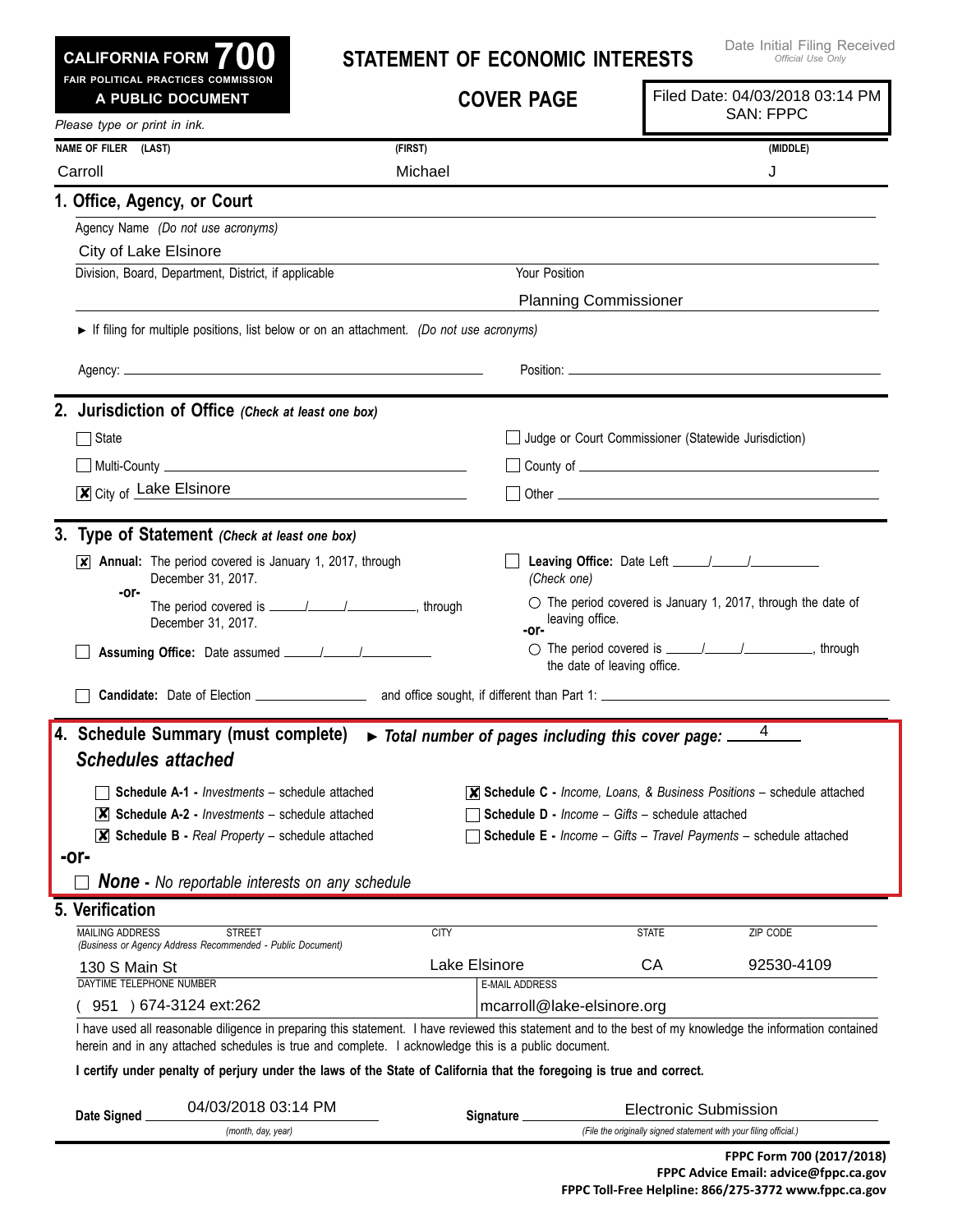## **Schedule A-2 Investments, Income, and Assets of Business Entities/Trusts** (Ownership Interest is 10% or Greater)

**700 Fair Political Practices Commission CALIFORNIA FORM**

Name

Michael Carroll

| 1. BUSINESS ENTITY OR TRUST                                                                                       | 1. BUSINESS ENTITY OR TRUST                                                                            |  |
|-------------------------------------------------------------------------------------------------------------------|--------------------------------------------------------------------------------------------------------|--|
| <b>Eco Planet Consulting Group</b>                                                                                |                                                                                                        |  |
| Name                                                                                                              | Name                                                                                                   |  |
| 135 W. Sumner Ave. Lake Elsinore, CA 92530                                                                        |                                                                                                        |  |
| Address (Business Address Acceptable)                                                                             | Address (Business Address Acceptable)                                                                  |  |
| Check one                                                                                                         | Check one                                                                                              |  |
| $\mathbf{\Sigma}$ Business Entity, complete the box, then go to 2<br>$\Box$ Trust, go to 2                        | $\Box$ Trust, go to 2<br>Business Entity, complete the box, then go to 2                               |  |
| <b>GENERAL DESCRIPTION OF THIS BUSINESS</b>                                                                       | GENERAL DESCRIPTION OF THIS BUSINESS                                                                   |  |
| Landscaping and Consulting Services                                                                               |                                                                                                        |  |
| IF APPLICABLE, LIST DATE:<br>FAIR MARKET VALUE                                                                    | IF APPLICABLE, LIST DATE:<br>FAIR MARKET VALUE                                                         |  |
| $$0 - $1,999$<br>1/11<br>$\frac{1}{2}$ 17                                                                         | $$0 - $1,999$<br>1/17<br>1/                                                                            |  |
| $$2,000 - $10,000$<br><b>ACQUIRED</b><br><b>DISPOSED</b><br>$$10,001 - $100,000$                                  | $$2,000 - $10,000$<br><b>ACQUIRED</b><br><b>DISPOSED</b><br>$$10,001 - $100,000$                       |  |
| $\vert$ \$100,001 - \$1,000,000                                                                                   | $$100,001 - $1,000,000$                                                                                |  |
| Over \$1,000,000                                                                                                  | Over \$1,000,000                                                                                       |  |
| NATURE OF INVESTMENT                                                                                              | NATURE OF INVESTMENT                                                                                   |  |
| Partnership Sole Proprietorship <b>X</b> S-Corp<br>Other                                                          | Partnership   Sole Proprietorship<br>Other                                                             |  |
| Owner<br>YOUR BUSINESS POSITION                                                                                   |                                                                                                        |  |
|                                                                                                                   | YOUR BUSINESS POSITION _                                                                               |  |
| 2. IDENTIFY THE GROSS INCOME RECEIVED (INCLUDE YOUR PRO RATA<br>SHARE OF THE GROSS INCOME TO THE ENTITY/TRUST)    | > 2. IDENTIFY THE GROSS INCOME RECEIVED (INCLUDE YOUR PRO RATA                                         |  |
|                                                                                                                   | SHARE OF THE GROSS INCOME TO THE ENTITY/TRUST)                                                         |  |
| $\sqrt{$10,001 - $100,000}$<br>$$0 - $499$<br><b>X</b> OVER \$100,000<br>$$500 - $1,000$                          | $$0 - $499$<br>$\frac{1}{2}$ \$10,001 - \$100,000<br>OVER \$100,000<br>$$500 - $1,000$                 |  |
| $$1,001 - $10,000$                                                                                                | $$1,001 - $10,000$                                                                                     |  |
| $\triangleright$ 3. LIST THE NAME OF EACH REPORTABLE SINGLE SOURCE OF                                             | > 3. LIST THE NAME OF EACH REPORTABLE SINGLE SOURCE OF                                                 |  |
| INCOME OF \$10,000 OR MORE (Attach a separate sheet if necessary.)<br><b>X</b> Names listed below<br>  None<br>or | INCOME OF \$10,000 OR MORE (Attach a separate sheet if necessary.)<br>Names listed below<br>None<br>or |  |
| Walters Managment, RAF Management, Lake Elsinore                                                                  |                                                                                                        |  |
| USD                                                                                                               |                                                                                                        |  |
|                                                                                                                   |                                                                                                        |  |
|                                                                                                                   |                                                                                                        |  |
| $\blacktriangleright$ 4. INVESTMENTS AND INTERESTS IN REAL PROPERTY HELD OR                                       | ▶ 4. INVESTMENTS AND INTERESTS IN REAL PROPERTY HELD OR                                                |  |
| LEASED BY THE BUSINESS ENTITY OR TRUST<br>Check one box:                                                          | LEASED BY THE BUSINESS ENTITY OR TRUST<br>Check one box:                                               |  |
| INVESTMENT<br><b>REAL PROPERTY</b>                                                                                | INVESTMENT<br><b>REAL PROPERTY</b>                                                                     |  |
|                                                                                                                   |                                                                                                        |  |
| Name of Business Entity, if Investment, or                                                                        | Name of Business Entity, if Investment, or                                                             |  |
| Assessor's Parcel Number or Street Address of Real Property                                                       | Assessor's Parcel Number or Street Address of Real Property                                            |  |
|                                                                                                                   |                                                                                                        |  |
| Description of Business Activity or<br>City or Other Precise Location of Real Property                            | Description of Business Activity or<br>City or Other Precise Location of Real Property                 |  |
| FAIR MARKET VALUE<br>IF APPLICABLE, LIST DATE:                                                                    | FAIR MARKET VALUE<br>IF APPLICABLE, LIST DATE:                                                         |  |
| $$2,000 - $10,000$<br>17<br>1/                                                                                    | $$2,000 - $10,000$<br>17 /<br>11 <sup>1</sup>                                                          |  |
| \$10.001 - \$100.000<br><b>ACQUIRED</b><br><b>DISPOSED</b><br>$$100,001 - $1,000,000$                             | $$10,001 - $100,000$<br><b>ACQUIRED</b><br><b>DISPOSED</b><br>$$100,001 - $1,000,000$                  |  |
| Over \$1,000,000                                                                                                  | Over \$1,000,000                                                                                       |  |
| NATURE OF INTEREST                                                                                                | NATURE OF INTEREST                                                                                     |  |
| Property Ownership/Deed of Trust<br>Stock<br>Partnership                                                          | Property Ownership/Deed of Trust<br>Stock<br>Partnership                                               |  |
| Other _<br>Leasehold<br>Yrs. remaining                                                                            | Leasehold<br>Other _<br>Yrs. remaining                                                                 |  |
| Check box if additional schedules reporting investments or real property                                          | Check box if additional schedules reporting investments or real property                               |  |
| are attached                                                                                                      | are attached                                                                                           |  |
|                                                                                                                   |                                                                                                        |  |

**Comments:**

**FPPC Form 700 (2017/2018) Sch. A-2 FPPC Advice Email: advice@fppc.ca.gov FPPC Toll-Free Helpline: 866/275-3772 www.fppc.ca.gov**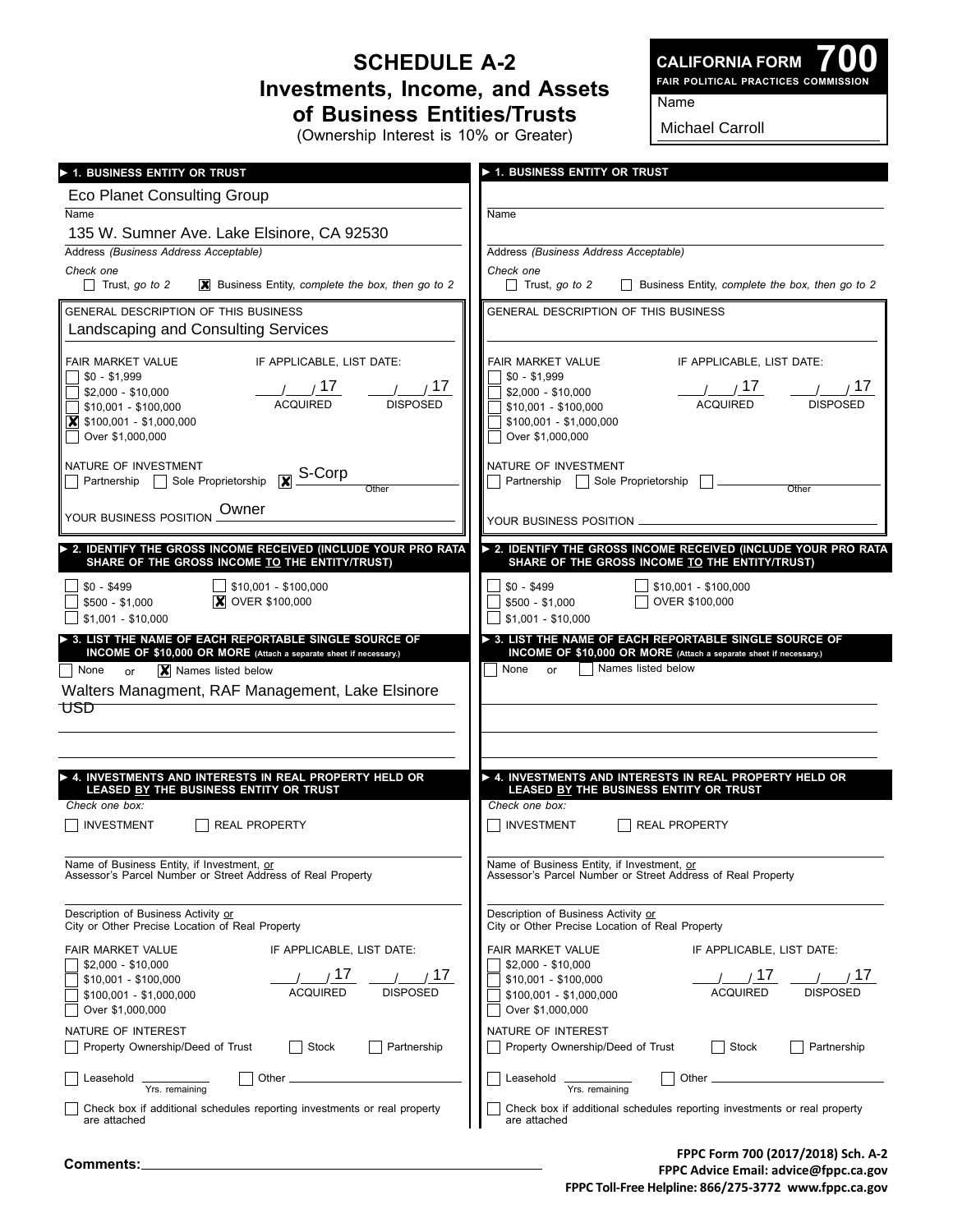## **Schedule B Interests in Real Property**

(Including Rental Income)

**CALIFORNIA FORM**

**700 Fair Political Practices Commission**

Name

Michael Carroll

| ASSESSOR'S PARCEL NUMBER OR STREET ADDRESS                                                                                                                                                                                | ASSESSOR'S PARCEL NUMBER OR STREET ADDRESS                                                                                                                                                    |  |  |
|---------------------------------------------------------------------------------------------------------------------------------------------------------------------------------------------------------------------------|-----------------------------------------------------------------------------------------------------------------------------------------------------------------------------------------------|--|--|
| 135 W. Sumner Ave.                                                                                                                                                                                                        |                                                                                                                                                                                               |  |  |
| <b>CITY</b>                                                                                                                                                                                                               | <b>CITY</b>                                                                                                                                                                                   |  |  |
| Lake Elsinore, CA                                                                                                                                                                                                         |                                                                                                                                                                                               |  |  |
| IF APPLICABLE, LIST DATE:<br><b>FAIR MARKET VALUE</b><br>$$2,000 - $10,000$<br>17<br>17<br>\$10,001 - \$100,000<br><b>ACQUIRED</b><br><b>DISPOSED</b><br>$\boxed{\mathbf{X}}$ \$100,001 - \$1,000,000<br>Over \$1,000,000 | IF APPLICABLE, LIST DATE:<br>FAIR MARKET VALUE<br>$$2,000 - $10,000$<br>17<br>17<br>\$10,001 - \$100,000<br><b>ACQUIRED</b><br><b>DISPOSED</b><br>\$100,001 - \$1,000,000<br>Over \$1,000,000 |  |  |
| NATURE OF INTEREST                                                                                                                                                                                                        | NATURE OF INTEREST                                                                                                                                                                            |  |  |
| <b>X</b> Ownership/Deed of Trust<br>Easement                                                                                                                                                                              | Ownership/Deed of Trust<br>Easement                                                                                                                                                           |  |  |
| Leasehold _<br>Yrs. remaining<br>Other                                                                                                                                                                                    | Leasehold _<br>Yrs. remaining<br>Other                                                                                                                                                        |  |  |
| IF RENTAL PROPERTY, GROSS INCOME RECEIVED                                                                                                                                                                                 | IF RENTAL PROPERTY, GROSS INCOME RECEIVED                                                                                                                                                     |  |  |
| $$1,001 - $10,000$<br>$$0 - $499$<br>$$500 - $1,000$                                                                                                                                                                      | $$500 - $1,000$<br>$\sqrt{51,001}$ - \$10,000<br>$$0 - $499$                                                                                                                                  |  |  |
| \$10,001 - \$100,000<br>OVER \$100,000                                                                                                                                                                                    | \$10,001 - \$100,000<br>OVER \$100,000                                                                                                                                                        |  |  |
| SOURCES OF RENTAL INCOME: If you own a 10% or greater<br>interest, list the name of each tenant that is a single source of<br>income of \$10,000 or more.<br>X None                                                       | SOURCES OF RENTAL INCOME: If you own a 10% or greater<br>interest, list the name of each tenant that is a single source of<br>income of \$10,000 or more.<br>None                             |  |  |
|                                                                                                                                                                                                                           |                                                                                                                                                                                               |  |  |

business on terms available to members of the public without regard to your official status. Personal loans and loans received not in a lender's regular course of business must be disclosed as follows:

| NAME OF LENDER*                                         | NAME OF LENDER*                                        |  |
|---------------------------------------------------------|--------------------------------------------------------|--|
| ADDRESS (Business Address Acceptable)                   | ADDRESS (Business Address Acceptable)                  |  |
| BUSINESS ACTIVITY, IF ANY, OF LENDER                    | BUSINESS ACTIVITY, IF ANY, OF LENDER                   |  |
| TERM (Months/Years)<br><b>INTEREST RATE</b>             | <b>INTEREST RATE</b><br>TERM (Months/Years)            |  |
| $\frac{9}{6}$<br>None                                   | None<br>$\frac{0}{0}$                                  |  |
| HIGHEST BALANCE DURING REPORTING PERIOD                 | HIGHEST BALANCE DURING REPORTING PERIOD                |  |
| $\vert$ \$500 - \$1,000<br>$\vert$   \$1,001 - \$10,000 | \$500 - \$1,000<br>$$1,001 - $10,000$                  |  |
| OVER \$100,000<br>$\sqrt{15,0001}$ - \$100,000          | \$10,001 - \$100,000<br>OVER \$100,000<br>$\mathbf{I}$ |  |
| Guarantor, if applicable                                | Guarantor, if applicable                               |  |

**Comments:**